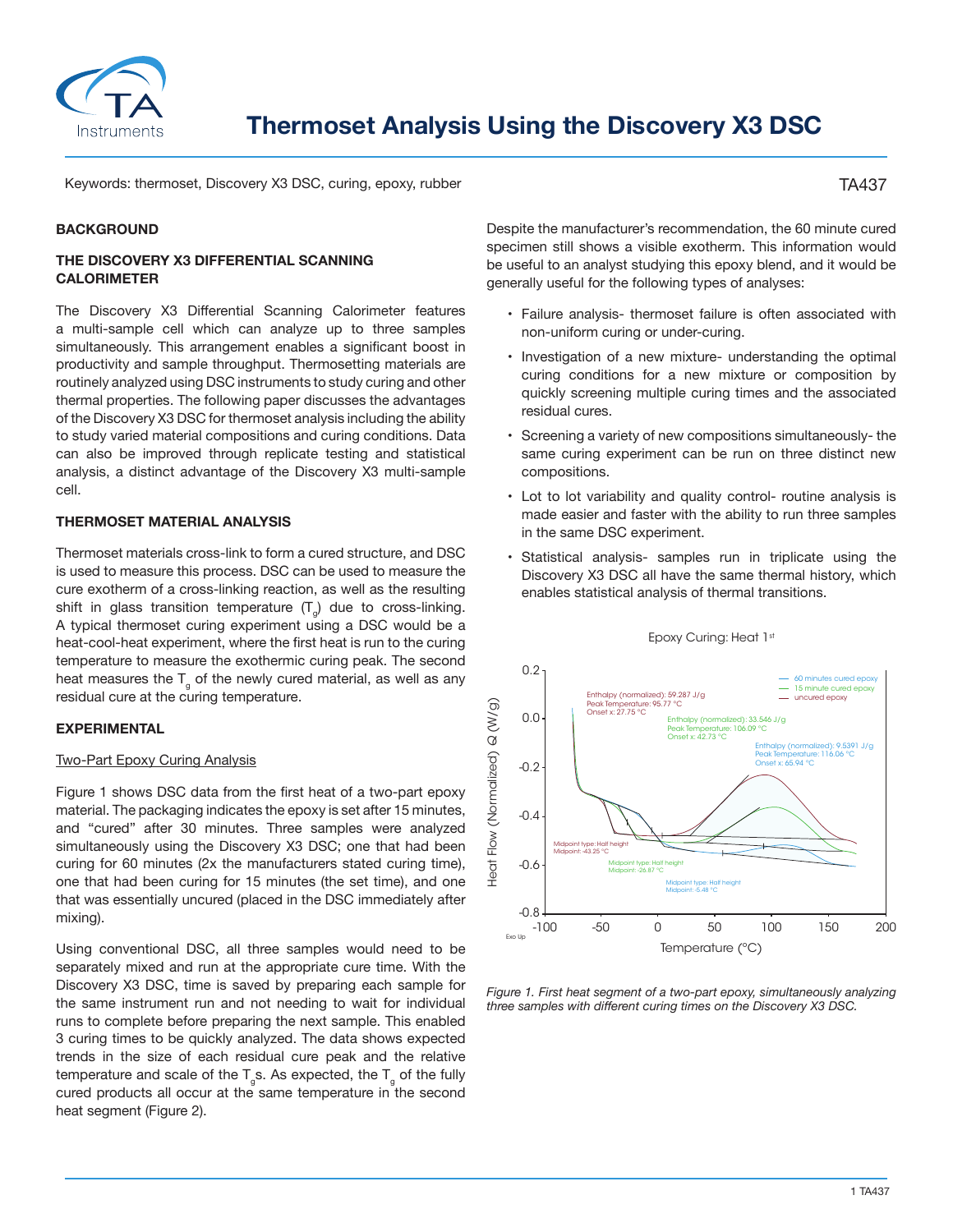

*Figure 2. Second heat of a two-part epoxy blend showing full cure of three samples with different initial cure times, as evidenced by the identical size and temperature of the Tg of each sample.*

### Peroxide Cure System Investigation

Three rubber samples were supplied by Parker Hannifin Corporation, each containing a different curing peroxide and designated samples A, B and C. A standard heat-cool-heat experiment was done to capture information about the cure exotherm and the  $T_{g}$  of these samples. Two types of heat-coolheat experiments were performed on the Discovery X3 DSC; running all three samples at the same time, and running triplicates of each sample to obtain sample statistics.

Multiple insights about these three samples were gathered using the data from Figure 3. The data shows that Sample A cures at a lower temperature than Samples B and C, while Samples B and C appear to cure at about the same temperature. The second heat shows that each sample was fully cured during the first heat segment. Finally, it is observed that the  $T<sub>g</sub>$  does not appear to shift between the  $1^{st}$  and  $2^{nd}$  heat, which is not a typical result.

Performing DSC experiments in triplicate is a natural extension of the Discovery X3 DSC. Figure 4 shows this experiment for rubber Sample A. There are two main sources of error in a DSC experiment- instrumental and from the sample itself. The temperature repeatability of the Discovery X3 DSC on an Indium standard is measured in the hundredths of a degree, while the enthalpy variation of an Indium standard is below 0.1%. So while the temperature and enthalpy differences in Figure 4 are not particularly large, they still remain outside the bounds of instrumental error and likely reflect real differences in the samples due to material variability or sample preparation. Running every sample in triplicate is usually not practical on a conventional single-cell DSC due to the instrument running time required. The Discovery X3 DSC enables triplicate testing without this impracticality. While the standard deviations reported in Figure 4 are low, one can envision scenarios where triplicate measurements and the resulting statistics would be advantageous such as:

- Sample heterogeneity- variation in the measured thermal events may reflect real differences in the material. This could be due to heterogeneity like incomplete mixing or other compositional differences when a small (typically <10 mg) sample is prepared for DSC.
- Improved data accuracy- reporting average values from triplicate testing results in more accurate and representative data.



*Figure 3. Three rubber samples analyzed together in the same Discovery X3 DSC experiment.*



| <b>Rubber Sample A</b> | $T_{q}$ (°C) | Enthalpy (J/g) | <b>Exotherm</b><br>Onset (°C) |
|------------------------|--------------|----------------|-------------------------------|
| Stage 1                | $-38.359$    | 15.756         | 159.379                       |
| Stage 2                | $-37.638$    | 14.840         | 160.345                       |
| Stage 3                | $-37.641$    | 14.260         | 159.582                       |
| Average                | $-37.879$    | 14.952         | 159.769                       |
| Std. Dev.              | 0.415        | 0.754          | 0.509                         |
|                        |              |                |                               |

*Figure 4. 1st heat scan of Rubber Sample A, measured in triplicate using the Discovery X3 DSC.*